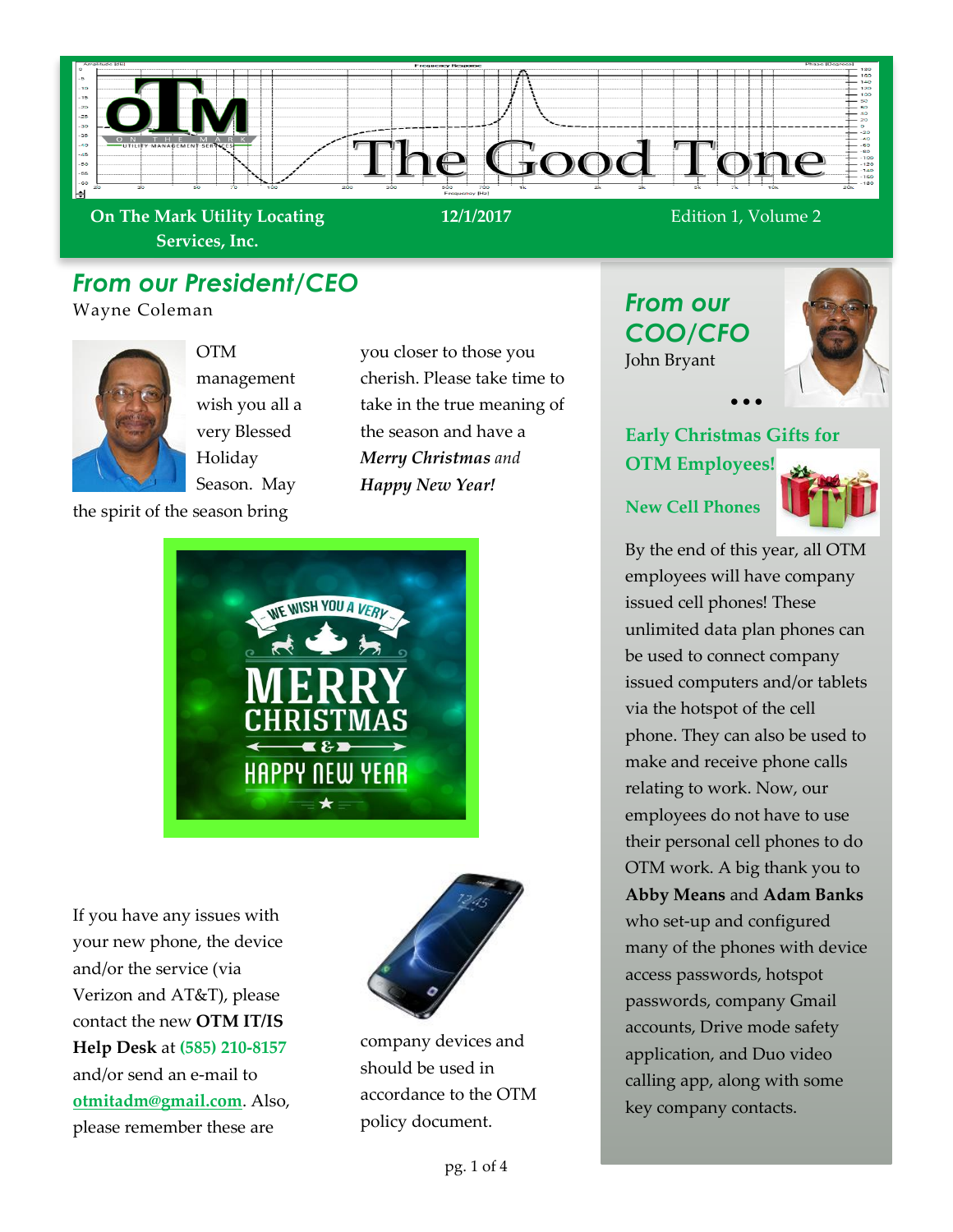### **New Vehicles for O&R DPV Program**

Based on the outstanding performance by the OTM O&R Damage Prevention Vehicle (DPV) team – Twana White (Team Lead), Marquis Parker, Mike Murphy, Chris Montgomery, Orange & Rockland Utilities extended the program for an additional year! They also agreed to new pricing which includes providing our inspectors with company vehicles.

Starting 2018, the team will be driving **Hyundai Elantra hatchback** vehicles. This is

awesome and should greatly improve the "quality of work



life" for these team members. So, not only do they receive new company issued phones, but they receive new vehicles as well.

Congratulations team! Enjoy your new work accommodations and continue to exceed the customers damage ratio goals!

#### **Private Utility Locating**

Our Private Utility Locating business continues to



grow even as we approach the winter season where traditionally we have seen downturn in work volume. Just this past month, we have secured jobs with LaBella, Haskell, The DDS Companies, etc. A major thank you to our private locating team – Doug Ashbery, Al Sullivan, Gary Dunham and Wayne Coleman supported by Lisa O'Neal,

> Abby Means and Julie Varela.

Our growing team of private utility locators – Gary Dunham, Doug Ashbery, Al Sullivan, Tom

Farrell, Adam Banks, Lorenzo Davis and Wayne Coleman should be pretty busy this coming winter. Dress warm guys and be safe in the Rochester winter wonderland.



**New HR/Payroll Service** By Julie Varela

Sometime in early 2018, OTM will be changing from

Paychex to USA Payroll. Back in 2013 when we started hiring employees, we worked with USA Payroll but changed to Paychex to obtain a more integrated HR, payroll, electronic onboarding, time reporting solution. As it turns out, we did not quite get what we were sold, and the cost of the Paychex solution is not very competitive. Over the past 18 months or so, USA Payroll has rolled out a solution named iSolve.

This is a one sign-on (one database) solution for HR, payroll, benefits, electronic on-boarding, and time reporting. It is a very good system with a great employee portal that enables you as an employee to request time off, see your vacation/personal time, make changes to your withholdings, log your work times by program or project, and many more things. It comes with a mobile app called Go iSolved which will enable employees to access the employee portal via the mobile phones.

We are excited about this new system and you will receive more information when we get closer to changing over.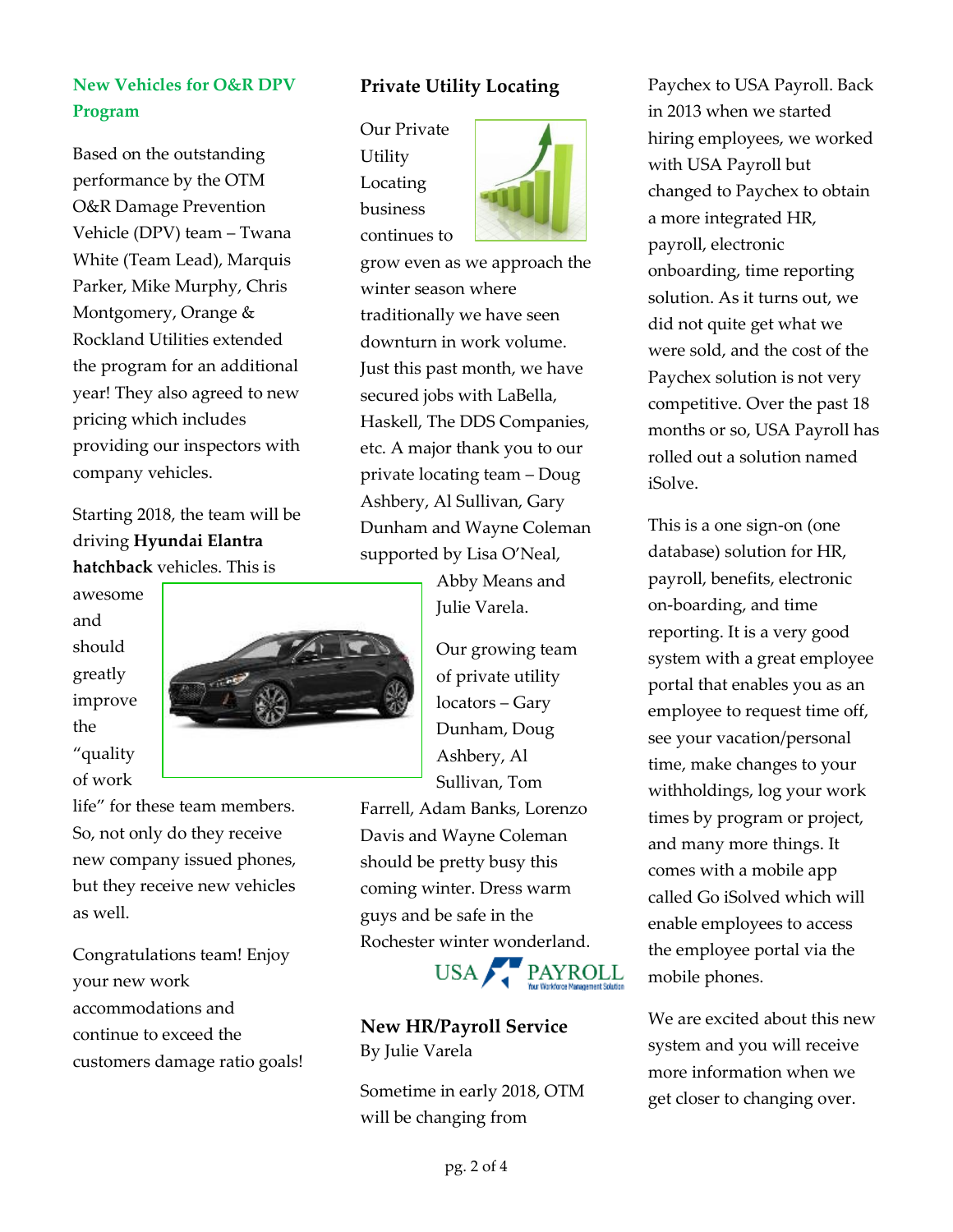## *Program Updates* **Damage Prevention Vehicles** By Lisa O'Neal



Happy Holidays Everyone! Enjoy spending time, creating memories

and celebrating traditions with Family and Friends. Rest, relax and be safe during your time off.

I want to thank each and every one of you for all your hard work and dedication this year. You are all the reason why each of our Damage Prevention Programs have been successful this year. Looking forward to all we will do in 2018 together!

#### **HAPPY HOLIDAYS!**

## **NFG One-Call Program:** By Doug Ashbery



As we approach year one of our contract, I would like to thank all of

you for your hard work and commitment to OTM! We have worked hard to get to where we are now and will continue to improve. We have processed about 20,000 tickets to date. We will continue to

work on our damage rate which is currently under what NFG has put in place for us. We have also hired two more locators with a plan on bringing one more on to bring the current staff up to 8 locators. Thank you all for your hard work.

**Safety Tip:**

#### **"Always leave a way out"**

It's simple, always, imagine the work that can happen and be ready to react to it. Following distance, speed, and lane position can be vital to surviving an emergency. Example, you don't want to be in the middle lane with cars or especially trucks on either side of you and in front or back, you need to leave a place for yourself to go if another driver makes a mistake.

**Fleet Safety & Maintenance** By: Al Sullivan



Avoid Aggressive Driving. The largest fuel waste occurs with aggressive driving.

Time studies show that fast

starts, weaving in and out of traffic, accelerating to and from a stop light doesn't save much time, wastes fuel and wears out components such as brakes and tires faster. By not driving aggressively, drivers can save up to 20% in fuel economy, advises the EPA.



Any unsafe driving behavior, performed deliberately and will ill intention or disregard for safety, can constitute aggressive driving. In fact, a Foundation study found that potentially aggressive actions – such as tailgating, erratic lane changing, or illegal passing – are a factor in up to 56% of fatal crashes.